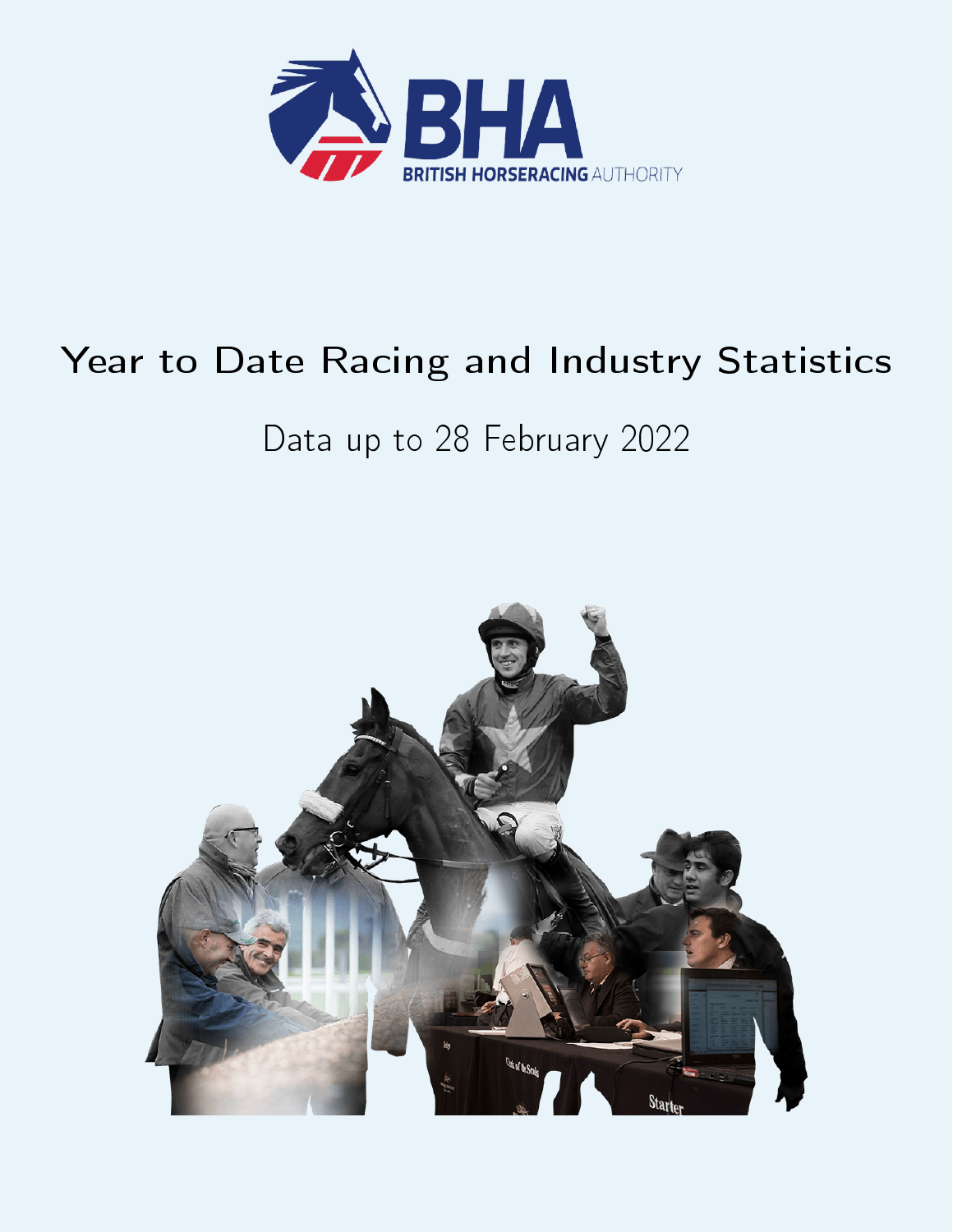# YTD Fixtures

`Mixed' Fixtures are recategorised as `Flat'.

#### Fixtures Programmed

| Code <sup>1</sup> | 2018         | 2019         | 2020           | 2021           | 2022           |
|-------------------|--------------|--------------|----------------|----------------|----------------|
| Flat AWT          | 83 (39.0%)   | 86 (40 2%)   | 91 (42.3%)     | $81(399\%)$    | $85(41.9\%)$   |
| Jump              | $130(610\%)$ | 128 (59.8%)  | 124(57.7%)     | $122(60.1\%)$  | $118(581\%)$   |
| <b>Total</b>      | 213 (100.0%) | 214 (100.0%) | $215(100.0\%)$ | $203(100.0\%)$ | $203(100.0\%)$ |

#### Fixtures Ran

| Code     | 2018          | 2019          | 2020           | 2021           | 2022           |
|----------|---------------|---------------|----------------|----------------|----------------|
| Flat AWT | 87(446%)      | $83(451\%)$   | $91(484\%)$    | 86 (51.2%)     | 83 (41 7%)     |
| Jump     | $108(55.4\%)$ | $101(54.9\%)$ | 97(516%)       | 82 (48.8%)     | 116(583%)      |
| Total    | 195 (100.0%)  | 184 (100.0%)  | $188(100.0\%)$ | $168(100.0\%)$ | $199(100.0\%)$ |

#### Abandoned & Additional Fixtures

An abandoned fixture is defined as a fixture in the original fixture list that was not run. A fixture switching surface is not considered an abandonment but switching code would be considered an abandonment.

An additional fixture is defined as a fixture that was ran but not included in the original fixture list. A fixture switching surface is not considered an additional fixture but switching code would be considered an additional.

| Abandonments 2018 |    | 2019 | 2020 | 2021 | 2022 | <b>Additionals A</b> | 2018 | 2019 | 2020 | 2021 | 2022 |
|-------------------|----|------|------|------|------|----------------------|------|------|------|------|------|
| Flat AWT          |    |      |      |      |      | Flat AWT             |      |      |      |      |      |
| Jump              |    |      |      | 49   |      | Jump                 |      |      |      |      |      |
| <b>Total</b>      | 25 | 39   | 36   | 50   |      | Total                |      |      |      |      |      |

#### Going

The going for the last turf race at each fixture.

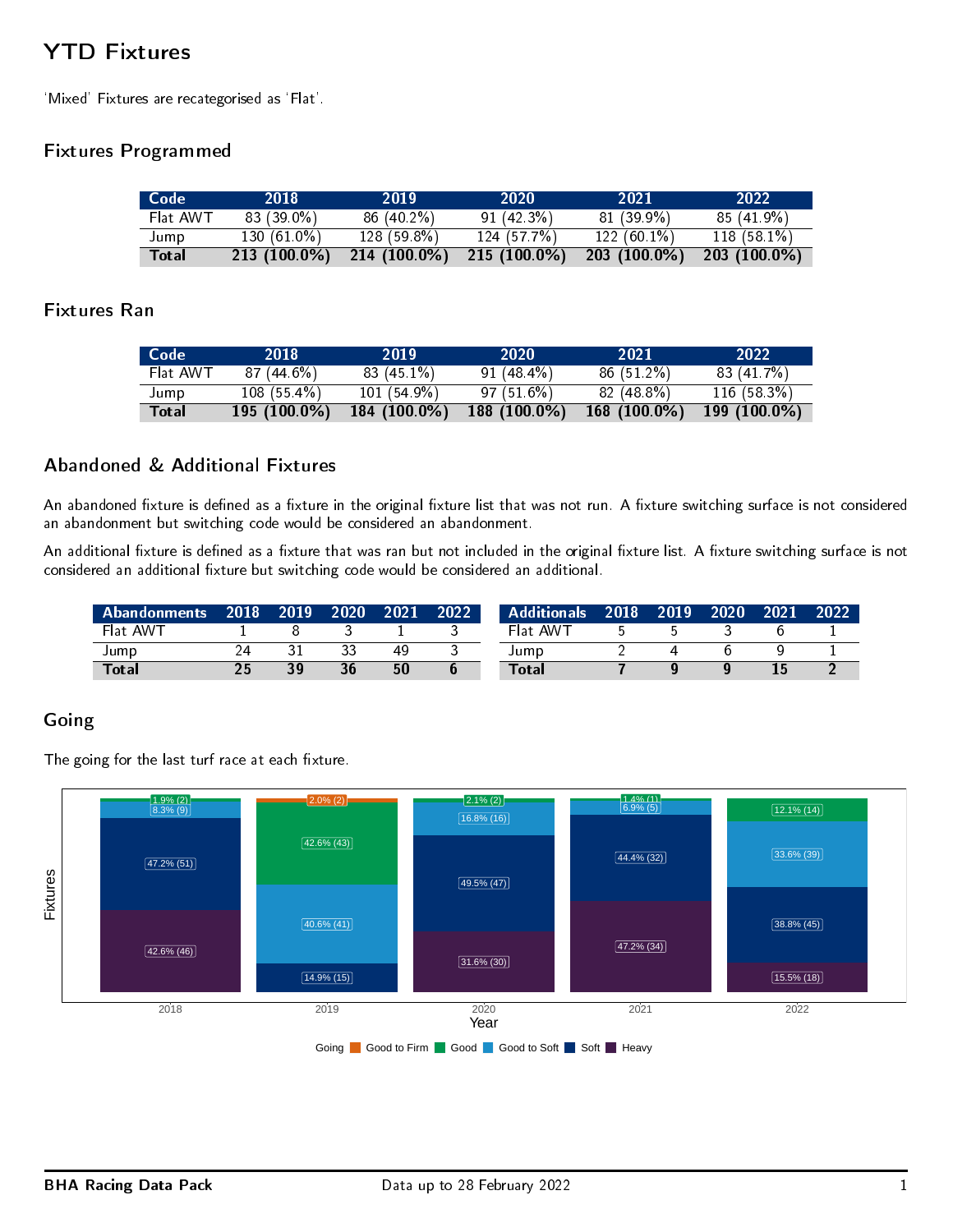# YTD Races

#### Races Ran

| RaceType     | 2018          | 2019          | 2020          | 2021          | 2022           |
|--------------|---------------|---------------|---------------|---------------|----------------|
| Flat AWT     | 596 (45.3%)   | 569 (45.7%)   | 643 (49.3%)   | 652 (52.2%)   | 606 (42.9%)    |
| Chase        | 260 (19.8%)   | $246(198\%)$  | 228 (17.5%)   | $190(15.2\%)$ | 302 $(21.4\%)$ |
| Hurdle       | 383 (29.1%)   | 366 (29.4%)   | 358 (27.5%)   | 270 (21 6%)   | 431 (30.5%)    |
| <b>NHF</b>   | 58 (4.4%)     | 46 (3.7%)     | 59(4.5%)      | 123 (9.9%)    | 57 $(4.0\%)$   |
| Hunter       | $18(1.4\%)$   | $17(1.4\%)$   | $16(1.2\%)$   | $13(1.0\%)$   | $15(1.1\%)$    |
| <b>Total</b> | 1315 (100.0%) | 1244 (100.0%) | 1304 (100.0%) | 1248 (100.0%) | 1411 (100.0%)  |

### Entries, Declarations, Eliminations & Non Runners



#### Race Values

Total Race Values are shown as  $£$  000s.

| Metric/Code  | 2018       | 2019     | 2020      | 2021     | 2022            |
|--------------|------------|----------|-----------|----------|-----------------|
| <b>Total</b> | £ 14,960   | £ 13,664 | £ 13,926  | £ 11,335 | £ 18,806        |
| Flat AWT     | £5,065     | £ 4,769  | £ 5,204   | £ 4,757  | £5413           |
| Jump         | £9,895     | £ 8,895  | £ $8,722$ | £ 6,578  | £ 13,392        |
| Average      | £ 11,376   | £ 10,984 | £ 10,679  | £ 9,083  | £ 13,328        |
| Flat AWT     | £ 8,498    | £ 8,382  | £ 8,093   | £7.296   | $\sqrt{28,933}$ |
| Jump         | £ $13,762$ | £ 13,177 | £13,195   | £11,038  | £16,637         |
| Median       | £7,399     | £7,400   | £ 6,985   | £ 6, 131 | 0.000           |
| Flat AWT     | £ 6,569    | £ 6.569  | £ $6,245$ | £ 5,593  | £ $7,100$       |
| Jump         | £ 8,226    | £ 8,016  | £7749     | £7200    | £10,750         |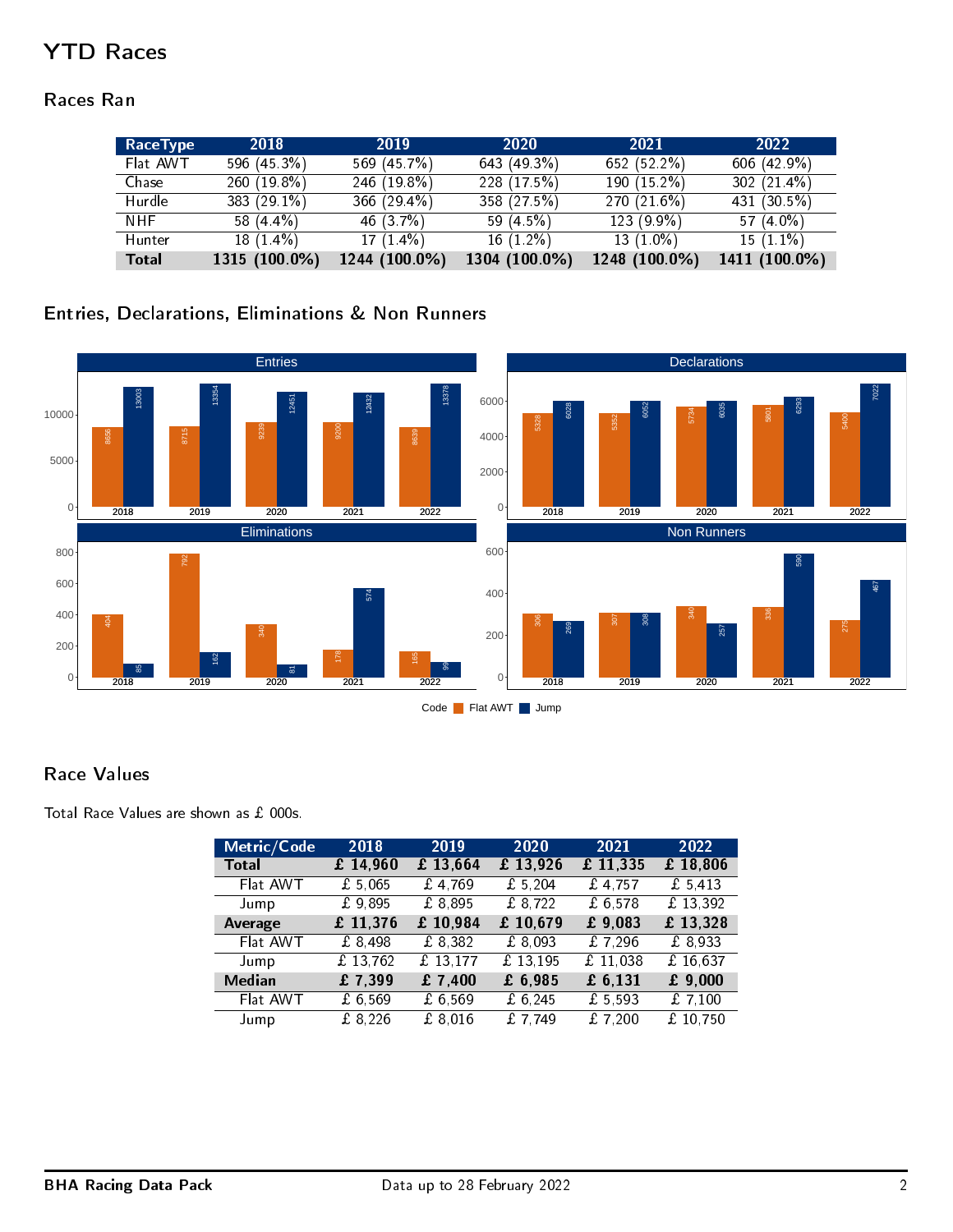#### Average Field Size

| Code/Race Type        | 2018 | 2019 | 2020  | 2021 | 2022 |
|-----------------------|------|------|-------|------|------|
| Flat AWT              | 8.43 | 887  | 8.39  | 8.38 | 8.46 |
| Jump                  | 8.01 | 851  | 8.74  | 9.57 | 8.14 |
| Code/Race Type        | 2018 | 2019 | 2020  | 2021 | 2022 |
| Flat                  | 8.43 | 8.87 | 8 3 9 | 8.38 | 8.46 |
| Pattern/Listed        | 9.75 | 7.50 | 7 00  | 6.50 | 700  |
| Handicap              | 8.84 | 9.14 | 8.55  | 8.42 | 8.45 |
| <b>WFA Conditions</b> | 5.81 | 8.00 | 8.94  | 9.61 | 9.35 |
| Maiden                | 8.56 | 853  | 9 3 7 | 8.08 | 9.07 |
| <b>Novice</b>         | 6.88 | 8.18 | 7.51  | 747  | 8.12 |
| Seller/Claimer        | 6.53 | 6.53 | 6.38  | 6.73 | 5.92 |
| Auction               | 8.75 | 8.21 | 7 60  | 9 36 | 8.30 |

| Code/Race Type        | 2018 | 2019  | 2020  | 2021  | 2022 |
|-----------------------|------|-------|-------|-------|------|
| <b>Chase</b>          | 6.67 | 6.99  | 7.38  | 8.22  | 7 04 |
| Pattern/Listed        | 7.30 | 6.54  | 7.46  | 7.17  | 742  |
| Handicap              | 7.05 | 745   | 7.80  | 8.76  | 716  |
| Maiden/Novice         | 4.00 | 4 4 3 | 3.91  | 4.64  | 454  |
| <b>WFA Conditions</b> | 5 00 | 5.67  | 6.00  | 5 00  | 450  |
| <b>Hurdle</b>         | 8.86 | 9.47  | 9.50  | 10 21 | 8.88 |
| Pattern/Listed        | 7.97 | 7.52  | 7.48  | 8.52  | 7.24 |
| Handicap              | 9.20 | 9.69  | 10 21 | 10.44 | 950  |
| Maiden/Novice         | 887  | 981   | 9.26  | 10.67 | 8.62 |
| <b>WFA Conditions</b> | 6.69 | 7.73  | 7.00  | 7 1 0 | 5.40 |
| Seller/Claimer        | 7.00 | 6.67  | 6.00  | 8.00  | 9.00 |
| <b>NHF</b>            | 891  | 9.63  | 10.27 | 9.89  | 9.09 |
| <b>Hunter</b>         | 6.33 | 6.71  | 5.62  | 12.92 | 5.60 |

# Divided Races

| Code | $T$ vpe $^{\dagger}$ | 2018 | 2019 | 2020 | 2021 | 2022 |
|------|----------------------|------|------|------|------|------|
| Flat | Hcap                 | 30   |      | 27   | 23   | 25   |
|      | WFA                  | 5    |      |      | 12   | b    |
|      | Hcap                 |      | ર    | 10   |      |      |
| Jump | <b>WFA</b>           |      |      | Q    | 19   | Q    |

# Proportion of Races by Handicap/WFA

|       |  | Code Type 2018 2019 2020 2021 2022 |  |
|-------|--|------------------------------------|--|
| Flat. |  | WFA 24.5% 24.1% 25.8% 28.1% 28.9%  |  |
|       |  | Hcap 75.5% 75.9% 74.2% 71.9% 71.1% |  |
|       |  | WFA 43.9% 42.4% 43.6% 50.3% 38.4%  |  |
| Jump  |  | Hcap 56.1% 57.6% 56.4% 49.7% 61.6% |  |

# Non Runners (as percentage of Declarations)

| Code     | 2018       | 2019         | 2020          | -2021        | 2022         |
|----------|------------|--------------|---------------|--------------|--------------|
| Flat AWT | 306(57%)   | 307(57%)     | 340 $(5.9\%)$ | $336(5.8\%)$ | $275(5.1\%)$ |
| Jump     | 269(45%)   | $308(51\%)$  | 257(43%)      | $590(9.4\%)$ | 467 (6.7%)   |
| Overall  | 575 (5.1%) | $615(5.4\%)$ | 597 (5.1%)    | 926(7.7%)    | 742 (6.0%)   |

# Non Runners per Race

| Code     | 2018 | 2019 | $-2020$ | 2021 | 2022   |
|----------|------|------|---------|------|--------|
| Flat AWT | 0.51 | O 54 | 0.53    | O 52 | O 45   |
| Jump     | 0.37 | በ 46 | 0.39    | N 99 | . 0.58 |
| Overall  | በ 44 | O 49 | 0.46    | 0.74 | 0.53   |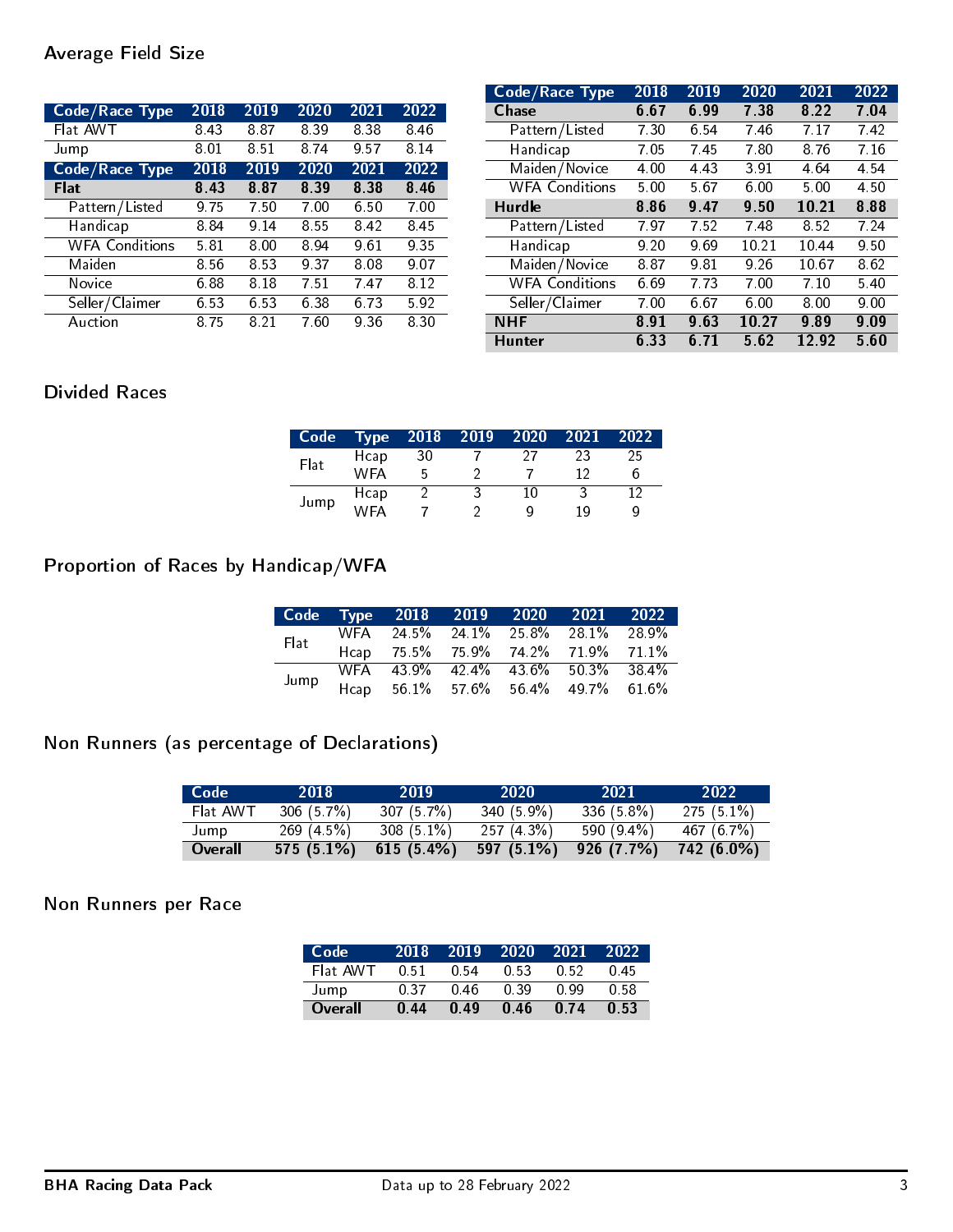# YTD Runners

#### Total Runners

| Code     | 2018  | 2019  | 2020  | 2021  | 2022  |
|----------|-------|-------|-------|-------|-------|
| Flat AWT | 5022  | 5045  | 5392  | 5465  | 5125  |
| Jump     | 5759  | 5744  | 5778  | 5704  | 6555  |
| Total    | 10781 | 10789 | 11170 | 11169 | 11680 |

#### Individual Runners

| Code  | 2018 | 2019 | 2020 | 2021 | 2022 |
|-------|------|------|------|------|------|
| Flati | 2361 | 2421 | 2501 | 2460 | 2411 |
| Jump  | 3585 | 3765 | 3799 | 3910 | 4028 |
| Dual  | 74   | 76   | 97   | 83   | 67   |
| Total | 6020 | 6262 | 6397 | 6453 | 6506 |

# Average Runs per Horse

| Code    | 2018 | 2019 | $-2020$ | 2021 | 2022        |
|---------|------|------|---------|------|-------------|
| Flati   | 2.06 | 2.02 | 2 Q8    | 2.15 | ን በ7        |
| Jump    | 157  | 1.50 | 148     | 143  | 1 60        |
| Overall | 1.79 | 1.72 | 1.75    | 1.73 | <b>1.80</b> |

Jump

# YTD Horses in Training

Total

| <b>Type</b> | 2018  | 2019  | 2020  | 2021  | 2022  |
|-------------|-------|-------|-------|-------|-------|
| Flati       | 10433 | 10511 | 10517 | 10005 | 10073 |
| Jump        | 5846  | 6463  | 6545  | 7155  | 6508  |
| Dual        | 1109  | 577   | 653   | 636   | 737   |
| Total       | 17388 | 17551 | 17715 | 17796 | 17318 |

#### Flat

| AgeCat <sup>1</sup> | 2018  | 2019  | 2020  | 2021  | 2022  |
|---------------------|-------|-------|-------|-------|-------|
| 2Y <sub>O</sub>     | 2763  | 2758  | 2679  | 2464  | 2545  |
| 3Y O                | 3618  | 3527  | 3653  | 3407  | 3431  |
| 4Y O                | 1689  | 1788  | 1754  | 1783  | 1823  |
| $5Y0+$              | 2363  | 2438  | 2431  | 2351  | 2274  |
| Total               | 10433 | 10511 | 10517 | 10005 | 10073 |

# 7-8YO 1649 1822 1872 2157 1912 9YO+ 1343 1393 1406 1670 1463<br>Total 5846 6463 6545 7155 6508  $\overline{\text{Total}}$ Dual

AgeCat 2018 2019 2020 2021 2022 3-4YO 582 698 654 618 608 5-6YO 2272 2550 2613 2710 2525

| AgeCat          | 2018 | 2019 | 2020 | 2021 | 2022 |
|-----------------|------|------|------|------|------|
| 3Y <sub>0</sub> | 57   | 30   | 61   | 48   | 78   |
| 4YO             | 281  | 178  | 180  | 177  | 216  |
| $5Y0+$          | 771  | 369  | 412  | 411  | 443  |
| Total           | 1109 | 577  | 653  | 636  | 737  |

# Monthly Snapshot (February 2022)

| <b>Type</b>  | HIT   | <b>Proportion</b> |
|--------------|-------|-------------------|
| Flat         | 9498  | 583%              |
| Jump         | 6051  | $371\%$           |
| Dual         | 746   | 4.6%              |
| <b>Total</b> | 16295 | 100.0%            |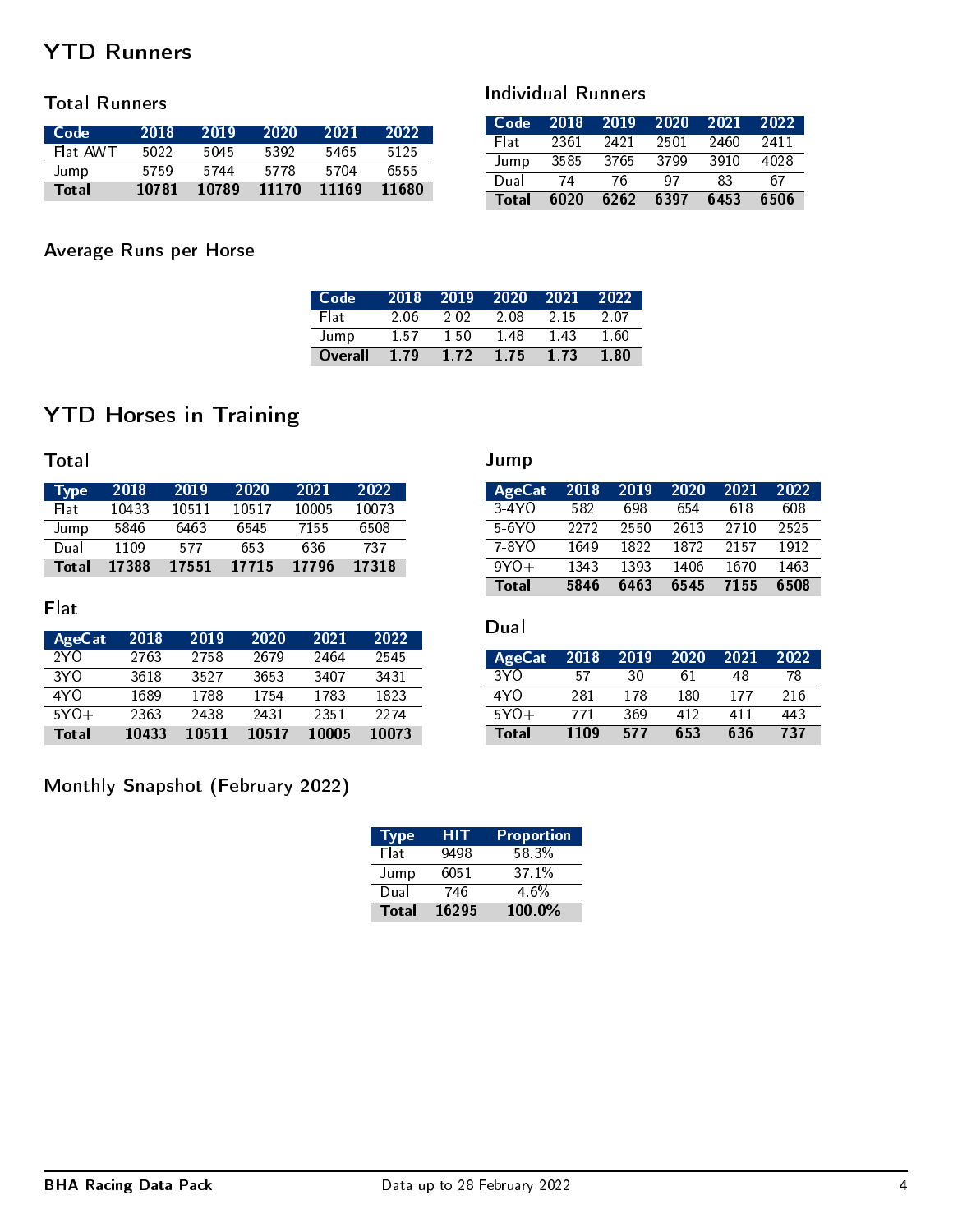# Key Perfomance Indicators (YTD)

#### 7+ Race Cards

| Metric 2018 2019 2020 2021 2022                                              |  |  |       |
|------------------------------------------------------------------------------|--|--|-------|
| 7+ Races 65.1% 56.5% 77.1% 96.4% 83.4%                                       |  |  |       |
| $\langle 7 \text{ Races} \quad 34.9\% \quad 43.5\% \quad 22.9\% \quad 3.6\%$ |  |  | 16.6% |

#### Races with  $< 6$  Runners

| Code     | 2018    | 2019     | 2020     | 2021     | 2022  |
|----------|---------|----------|----------|----------|-------|
| Flat AWT | 141%    | $11.8\%$ | 13.7%    | $15.2\%$ | 14 7% |
| Jump     | $227\%$ | 21.0%    | $16.5\%$ | 10.7%    | 221%  |
| Overall  | 18.8%   | $16.8\%$ | 15.1%    | $13.1\%$ | 18.9% |

# Races with  $8+$  Runners

| Code'    | 2018  | 2019     | 2020  | 2021     | 2022  |
|----------|-------|----------|-------|----------|-------|
| Flat AWT | 62.6% | 64 7%    | 571%  | 62 1 $%$ | 64.5% |
| Jump     | 50.8% | 572%     | 62 በ% | 71.0%    | 52.9% |
| Overall  | 56.1% | $60.6\%$ | 59.6% | 66.3%    | 57.9% |

#### Races with Odds On & Evens Favourites

| <b>Code</b> | 2018     | 2019  | 2020     | 2021     | 2022  |
|-------------|----------|-------|----------|----------|-------|
| Flat:       | 19.5%    | 18.3% | 16.5%    | $18.6\%$ | 191%  |
| Jump        | 25.6%    | 27.4% | 24.5%    | 20.6%    | 23.9% |
| Overall     | $22.8\%$ | 23.3% | $20.6\%$ | $19.6\%$ | 21.8% |

#### Races with Odds Against Favourites

| Code           | 2018     | 2019     | 2020     | 2021     | 2022  |
|----------------|----------|----------|----------|----------|-------|
| Flat:          | $80.5\%$ | $81,7\%$ | 83.5%    | $81.4\%$ | 80.9% |
| Jump           | 74.4%    | 72.6%    | $75.5\%$ | 79.4%    | 76.1% |
| <b>Overall</b> | 77.2%    | 76.7%    | 79.4%    | 80.4%    | 78.2% |

#### Races shown on FTA Television

| Code         | 2018 | 2019 | 2020 | 2021 | 2022 |
|--------------|------|------|------|------|------|
| Flat         |      |      |      |      |      |
| Jump         | 55   | 52   | 59   | 60   | 81   |
| <b>Total</b> | 57   | 54   | հ1   | 62   | 83   |